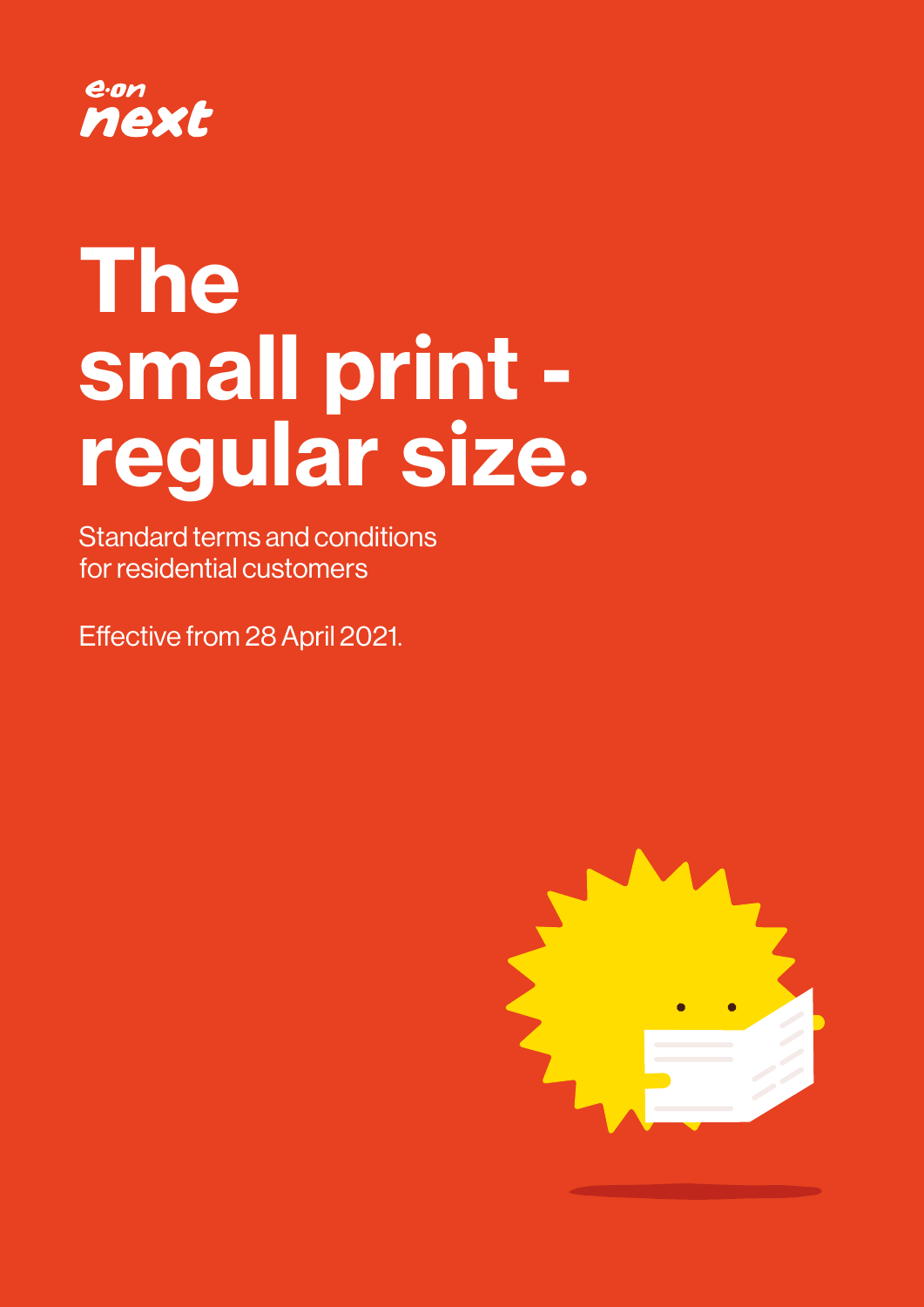# **Contents.**

| <b>Section 1</b>  | About your contract                           | 3              |
|-------------------|-----------------------------------------------|----------------|
| <b>Section 2</b>  | Joining us and leaving us                     | 4              |
| <b>Section 3</b>  | How we work out what you pay                  | 6              |
| <b>Section 4</b>  | Paying us                                     | $\overline{7}$ |
| <b>Section 5</b>  | Moving home                                   | 10             |
| <b>Section 6</b>  | If you wish to leave                          | 10             |
| <b>Section 7</b>  | About the energy we supply you                | 11             |
| <b>Section 8</b>  | If you are not happy with our service         | 11             |
| <b>Section 9</b>  | Other responsibilities                        | 12             |
| <b>Section 10</b> | Personal data                                 | 12             |
| <b>Section 11</b> | Terms for fixed term tariffs                  | 13             |
| <b>Section 12</b> | <b>Terms for our Standard Variable Tariff</b> | 14             |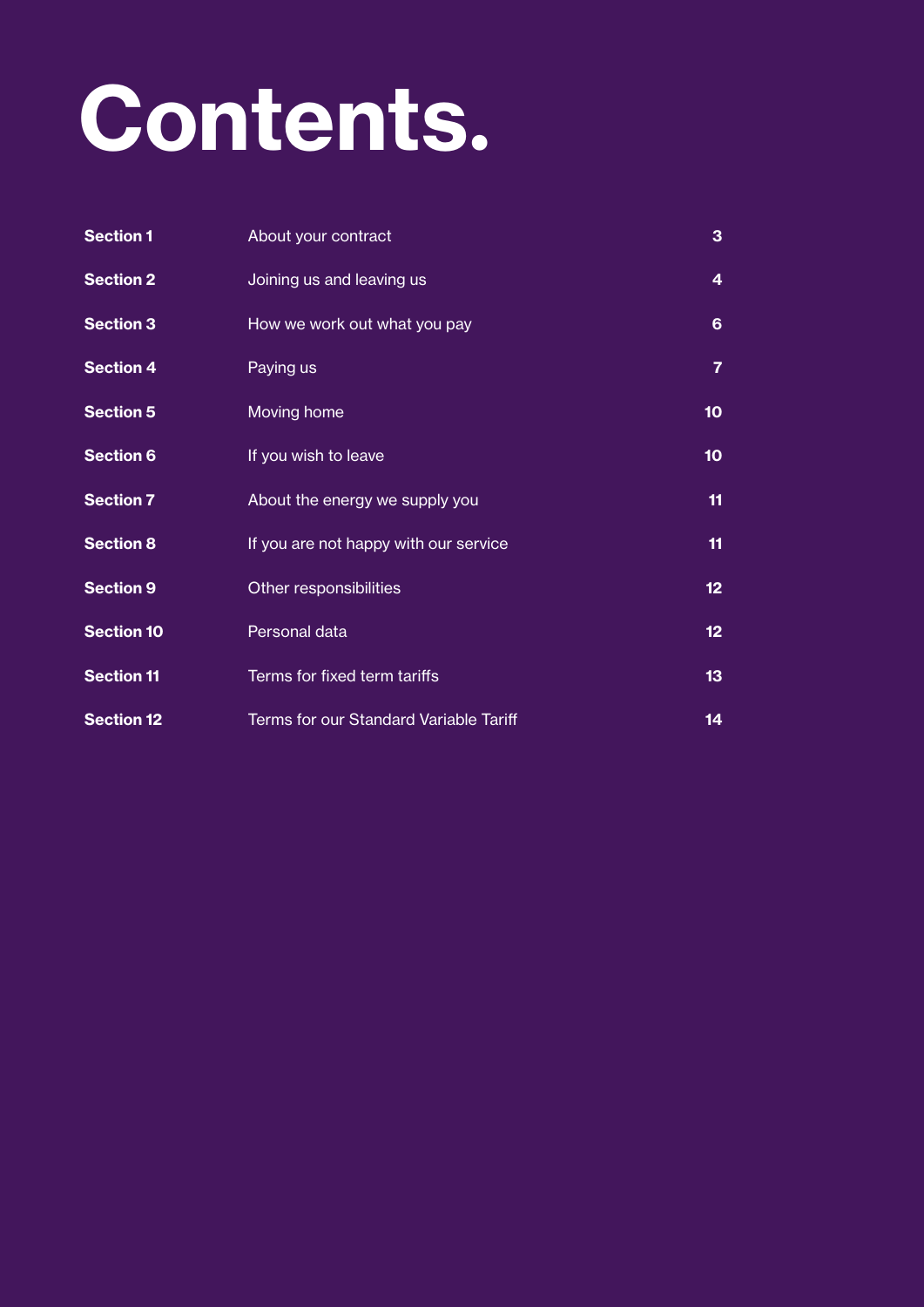## **1. About your contract**

#### **1.1. You and us**

#### **Your contract is between:**

– you, the person (or people) responsible for use of the electricity and gas (we call that energy) we supply to the domestic property, and

– us, E.ON Next Energy Limited, this will be to referred to as E.ON in the rest of this document.

If you've agreed a contract with us, details of your prices and tariff terms and conditions are in the confirmation email or letter we sent you.

#### **1.2. Confirmation letters**

A confirmation letter may be sent to you by letter or email to:

– give you details of your contract or a new tariff you've chosen, or

– remind you that your fixed term tariff is coming to end, or

– if you're on a variable tariff, tell you about changes to your prices or other terms and conditions

#### **1.3. Your meter**

#### **1.3.1. Non-smart meters**

Some meters record energy use at different times of day separately, such as Economy 7 (E7) or Economy 10 (E10). If your meter does this, we may be able to offer you different tariffs with cheaper rates at times when other people are less likely to be using energy (off-peak). Rates for other times of day (on-peak) may be higher than the equivalent single rate tariff. If you don't use a lot of energy at night, you may be better off on a tariff with a single rate rather than an E7 or E10 tariff.

E7 provides at least seven hours of energy at a cheaper rate and E10 provides at least 10 hours. Some people may still have meters which have more than one off-peak time, or record heating use separately. These are known as complex meters and they are no longer available.

#### **1.3.2. Smart meters**

1.3.3. We may contact you at any time to offer you a Smart meter. We will arrange an appointment with you for the installation of this. If you repeatedly refuse to allow us to install a Smart Meter, you may not be

eligible for our full range of products and services, which may include specific Smart Meter tariffs which may be cheaper.

1.3.4. If you have a Smart Meter that we can read without visiting your property, you agree that we can:

> - Use the Smart Meter to remotely monitor your energy usage;

- Remotely repair and update the Smart Meter;

- Switch it from credit to prepayment mode or disconnect your supply (if we do this, we'll tell you before this happens);

- Collect information about how your Smart Meter is working, for example to see if it has any faults or has been tampered with;

- Use information from your Smart Meter to do certain things, such as work out your bill and tailor our services and products to suit you better. We'll only use this information to offer you products or services if you have given us your permission to do so;

- Take half hourly consumption data, provided you have agreed we can do this, or where you haven't agreed to half-hourly readings, we may take daily readings, providing we have told you in advance, or else we'll take monthly reading. We'll have explained your consent options either while your Smart Meter was being installed, or at the point we found out you had a Smart Meter already installed by a previous supplier. You can change the frequency of your Smart Meter readings at any time by contacting us. If you're on one of our half-hourly tariffs you'll need to agree to us taking half hourly meter readings to be eligible for that tariff; and

- Take a meter reading at any other time where we are permitted to by Ofgem, e.g. to provide you with a bill or investigate a query on your account.

- 1.3.5. We'll only use the information we collect from your Metering Equipment in line with our Privacy Policy.
- 1.3.6. You must tell us straight away if your Metering Equipment is damaged or stolen, stops working properly or if you think it has been tampered with.
- 1.3.7. You must not remove your Metering Equipment without our permission, and we may recover any Metering Equipment we have provided you with if our agreement with you ends.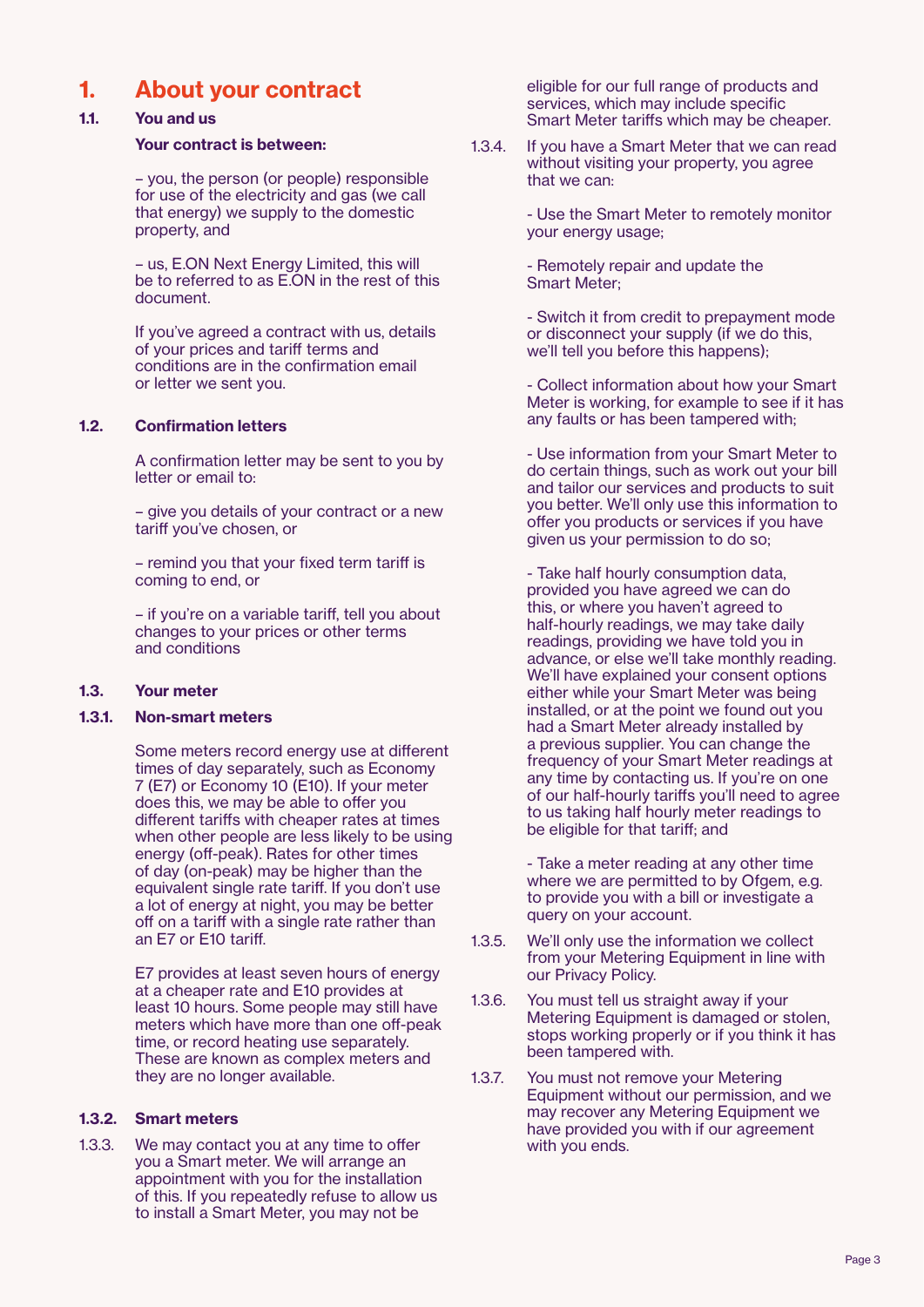#### **1.4. Confirmation letters**

In some circumstances we may charge you if you ask us to replace your meter, except where it's faulty. For example, where you ask us to replace a smart meter with a non-smart meter. We won't charge you to install or remove a non-smart prepayment meter.

#### **1.5. Which laws apply to your contract?**

For properties in England and Wales, the laws of England and Wales apply to this contract. For properties in Scotland, the laws of Scotland apply.

Nothing in this contract affects your legal rights.

If we decide to ignore one or more of the terms in this contract, the others still apply.

If a court decides that one or more of the terms in this contract isn't valid, the others still apply.

#### **1.6. Transferring the contract**

We might transfer this contract to another company. If we do, it won't affect your rights to end the contract. We'll share your personal data with the company, so they can carry on supplying your energy.

You can't transfer this contract to anyone else without our permission.

## **2. Joining us and leaving us**

#### **2.1. Deemed tariffs**

If you've just moved into a property or have taken over responsibility for energy used at a property, you'll automatically be in what is called a deemed contract. This means you haven't actively chosen a tariff with us so we'll supply your energy on our Standard Variable tariff until you tell us you'd like a different tariff. Our Standard Variable tariff has no end date and the prices can go up or down at any time. We'll contact you before we put the prices up.

Contact us and we'll do a credit check to see if we've got a better tariff for you. If you do not contact us, we may switch your meter into Prepayment mode.

If you move into a property where the energy needs to be paid for in advance, you may not be able to get any energy. You'll have to pay in advance if you have a Prepayment meter or a smart meter set to collect payments in advance.

If you're a landlord we'll charge you for any energy used and any other energy-related costs while the property is empty, unless we agree something else with you.

#### **2.2. Switching to us**

2.2.1. Changing your mind

When you switch to us from another supplier, you've got 14 days from when you agree the contract to change your mind – this is what we call the cooling off period. You may contact us to cancel anytime within that 14 days.

2.2.2. Checking your credit rating

Unless you will be paying by a prepayment method e.g. a classic prepayment meter or you have a smart meter in pay as you go mode, we may check your credit rating to understand what payment method will suit you best. We will get information about you from credit reference agencies and may also look at our records.

Depending on what the credit check says we may ask you to pay in advance, pay an upfront fee or pay a security deposit. To do this we might have to change your meter. You may lose any discounts you had as a result and may not be able to choose from our full range of tariffs.

We may also check your credit rating even if you haven't contacted us. We will inform you about it in advance.

If you moved into a property supplied by us and haven't contacted us, we may switch your smart meter into pay as you go mode.

If you don't pay us in the way and at the time we've agreed, you will go down a fast-tracked debt journey.

If you are currently paying in advance by a prepayment method and would like to change to another way of paying, we will need to check your credit rating.

2.2.3. Making your switch happen

It shouldn't take more than 21 days to switch you over to us, unless:

– you've agreed a later date with us, or

– your old supplier won't let you switch. This might be because you owe them money, or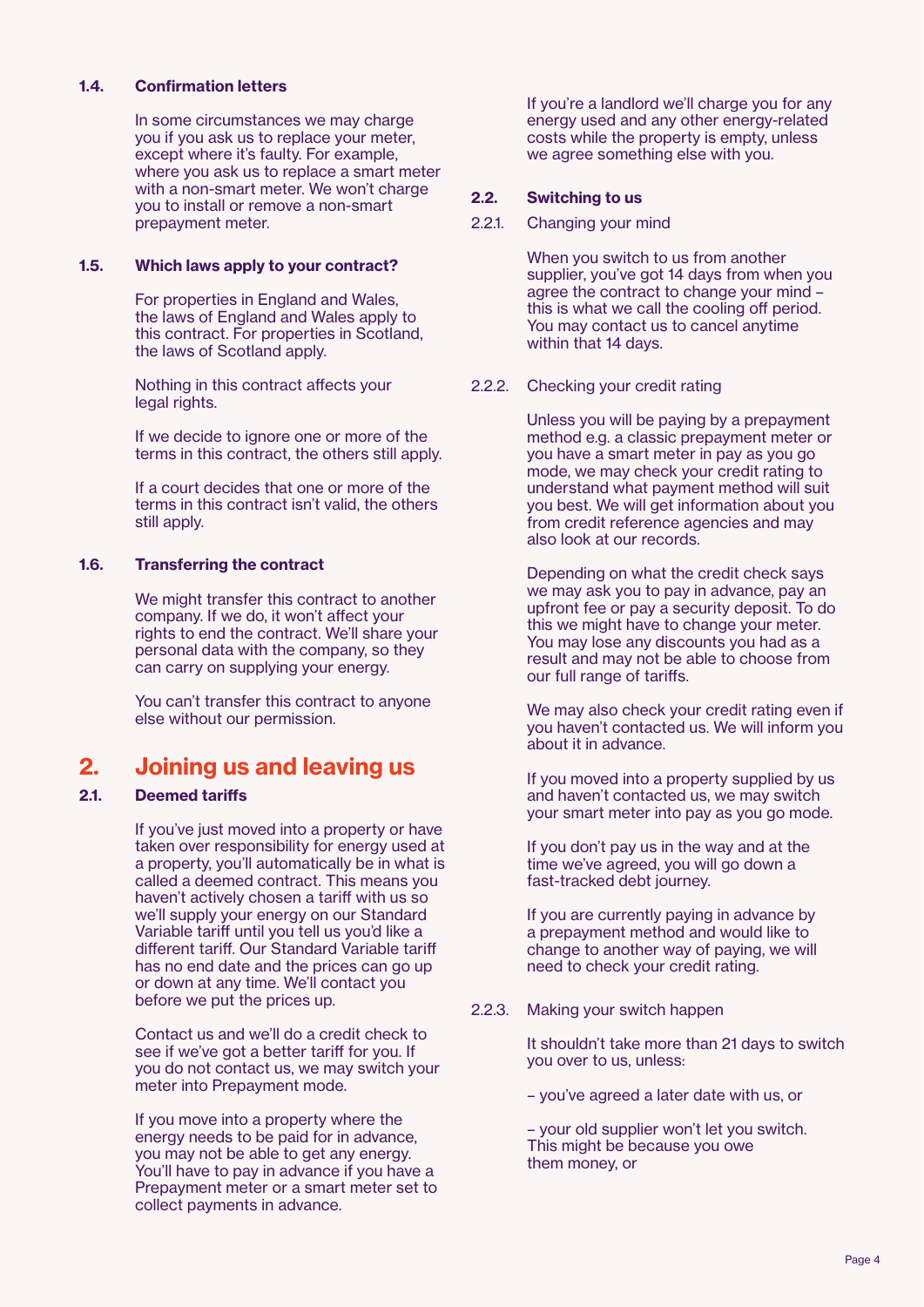– we've had trouble getting the information we need, even though we've done everything we reasonably can to contact you, or

– something's happened which we can't control.

#### **2.2.4. 2.2.4 Supplier of Last Resort**

If you switch to us as a result of your previous supplier exiting the market, we will take reasonable steps to carry out any agreement we make with Ofgem, which may include honouring any credit balance held on your account with your previous supplier.

#### **2.3. Ending your contract with us**

You can arrange to switch to another supplier whenever you like. We may object if you owe us money. If your tariff has an end date, we may charge you a fee, known as an exit fee, if you switch more than six weeks before that date. Your confirmation letter will tell you about this.

#### **2.4. How we'll contact you**

Our service is designed around electronic communications (such as online, in the app, email, push messages, social media, live chat and voice). You need to tell us straight away if you change your email address, social media account or mobile phone number. If you choose not to use electronic communications, you will not be eligible for our full range of services and may not be eligible for some products. When you are ending your contract with us you need to provide us with your new address.

#### **2.5. Managing your account online**

- 2.5.1. Where possible you agree to manage your account online using your online account or by email.
- 2.5.2. If you don't have a smart meter installed you will submit monthly meter readings. You can provide readings using the link in the email we send you or using your online account. If you don't have an email or online account, you must call us. If you can't read your meter, you must get in touch and let us know. If you do not provide us with the reading, we may move you onto to a different tariff. We will also send a meter reader to your property from time to time.
- 2.5.3. When you join us you need to provide your date of birth and sometimes your previous address so that we can do a credit check. You need to have a credit check before choosing one of our products.
- 2.5.4. You'll receive a bill or statement, with notification of your next payment amount, in a pdf file format by email or a paper copy by post. If you have an online account, you'll receive your bill via email:
- 2.5.5. You agree, where possible, to make any changes to your Direct Debit and contract changes by email, through your online account or using the mobile phone app;
- 2.5.6. You'll keep your personal details (including current email address and telephone number) accurate and up to date.
- 2.5.7. You confirm that you're the owner or occupier of, or for any other reason have responsibility for, the Premises (or will be on the date you want your supply to start).
- 2.5.8. Tell us if you change your premises from domestic to business use so we can make sure you are on the correct tariff. We reserve the right to move you onto a non-domestic tariff if this is appropriate.
- 2.5.9. Sometimes, your online account or our online services may be unavailable because of maintenance or problems we can't control. We'll do all we reasonably can to get things working as soon as possible.

#### **2.6. When we can disconnect your energy**

If you pay in advance, your supply will turn off automatically if there's no credit on the meter.

If you owe us money, we can disconnect your energy, but this is only a last resort. If you have trouble paying we'll do everything reasonable to help. If we do end up disconnecting your energy, we'll contact you to tell you.

If you've got a smart meter, we can disconnect the energy without visiting your property. For any other kind of meter, you'd have to give us access to it. If you don't, we may get a warrant and we'll charge you for that.

We, or your network operator, can also disconnect your energy for safety reasons, or if we think you've broken the law. We'll charge you what it costs us to disconnect your energy and reconnect it again.

You can ask us to disconnect the energy temporarily, for instance while building work is going on, or you can ask us to disconnect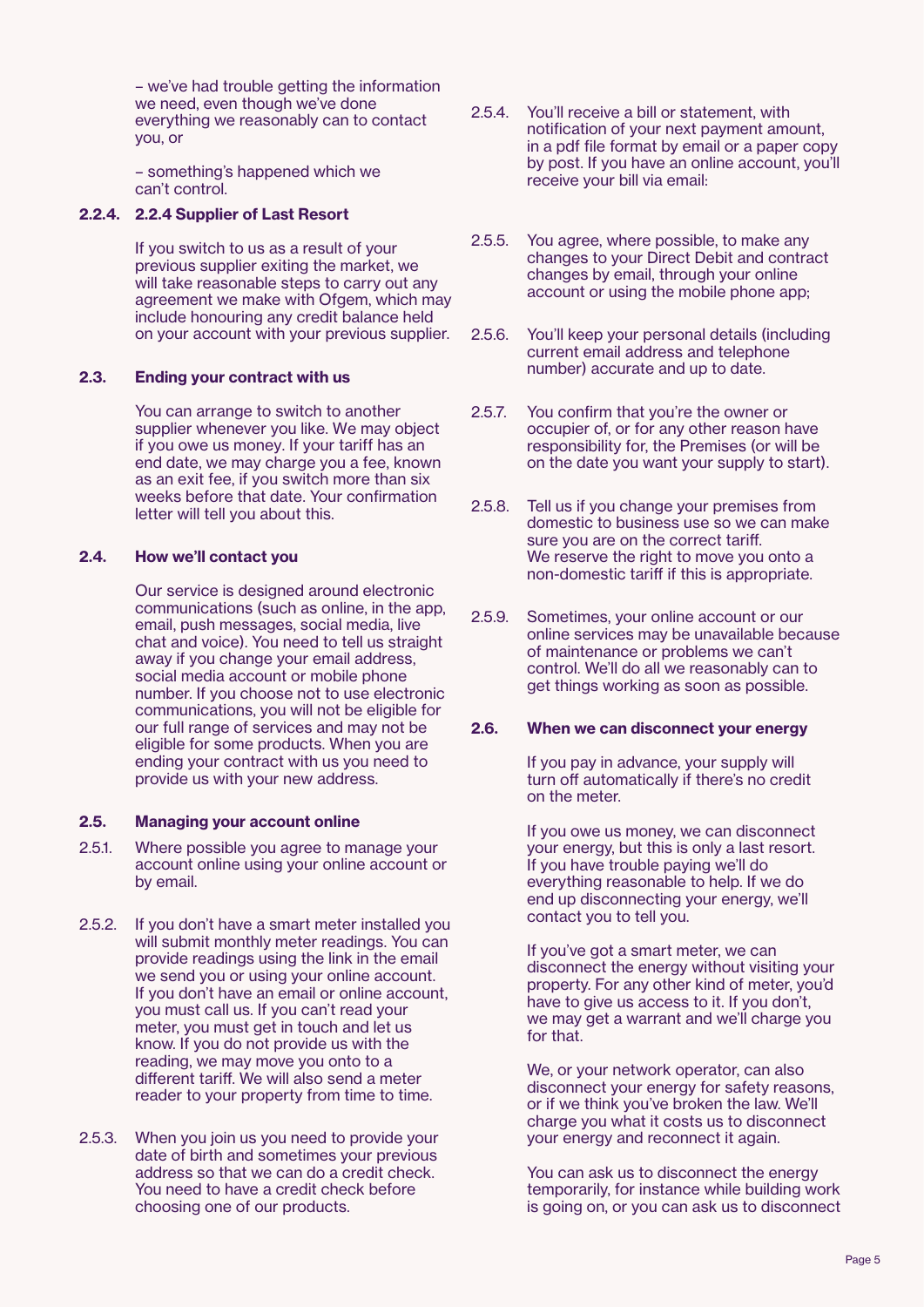it because you don't need it anymore, for instance because you're having the property demolished. There may be a charge for this.

#### **2.7. Ending your contract**

Your contract will end when:

– you switch to another supplier, or

– someone else becomes responsible for paying for energy at the property, or

– we disconnect your energy supply, or

– the energy regulator, Ofgem, orders another company to take over supplying your property. This is very rare and the new supplier would contact you.

We can change the contract with you if:

– you get a new meter fitted by your own agent or

– you start using the property as business premises

In either of these cases, call us in advance and we'll explain what you need to do.

## **3. How we work out what you pay**

#### **3.1. Your energy charges**

We work out your energy charges from:

– the daily standing charge(s) that apply to your tariff times the number of days, plus

– the unit rate(s) that apply to your tariff times based on the amount of energy you use

We then take off any discounts applicable and add VAT.

Sometimes, you might also have to pay for:

– leaving your contract early. Your confirmation email or letter will tell you if you have to pay an exit fee

– replacing prepayment meter cards / keys or payment cards

– sending copies of documents like bills or statements

– charges for paying your bill late, getting back money you owe us or fitting a prepayment meter

– interest on all outstanding charges which have built up

– disconnecting or reconnecting your energy when you ask us to

– moving, installing, reinstalling, testing or repairing a meter

– moving the meter to somewhere else in the property

– connecting to your local energy network

– getting into your property to access the meter or disconnect your supply

- Any reasonable cost we incur (including administration cost) because you failed to meet the Terms and Conditions of this contract.

- Charges we are required to pass on to our customers by law or regulation or a regulatory authority (such as Ofgem)

- 3.1.1. If you have an Economy 7 meter or equivalent, your electricity will be charged at two rates, a higher day rate, and a cheaper night rate. The actual times that your night rate applies will depend on where you live. Contact us if you need confirmation of the times.
- 3.1.2. In the event that you live in a development supplied by an independent gas transporter and/or independent distribution network operator, there may be incremental charges. Depending on your area, these can include both a fixed amount and unit charge, and we may pass these charges on to you through your account statement for payment as a part of your supply.

#### **3.2. Working out how much energy you've used**

We work out your bill using a measure called kilowatt hours (kWh). We need readings from your meter to do this.

Electricity: your meter automatically uses kilowatt hours.

Gas: your gas meter measures how much gas you use in cubic metres or cubic feet. How much energy you get from that gas depends on things like gas pressure and quality, so we have to convert the cubic metres or feet into kilowatt hours. How we work this out is covered in law.

#### **3.3. Using estimated readings**

We'll have to estimate how much energy you've used if: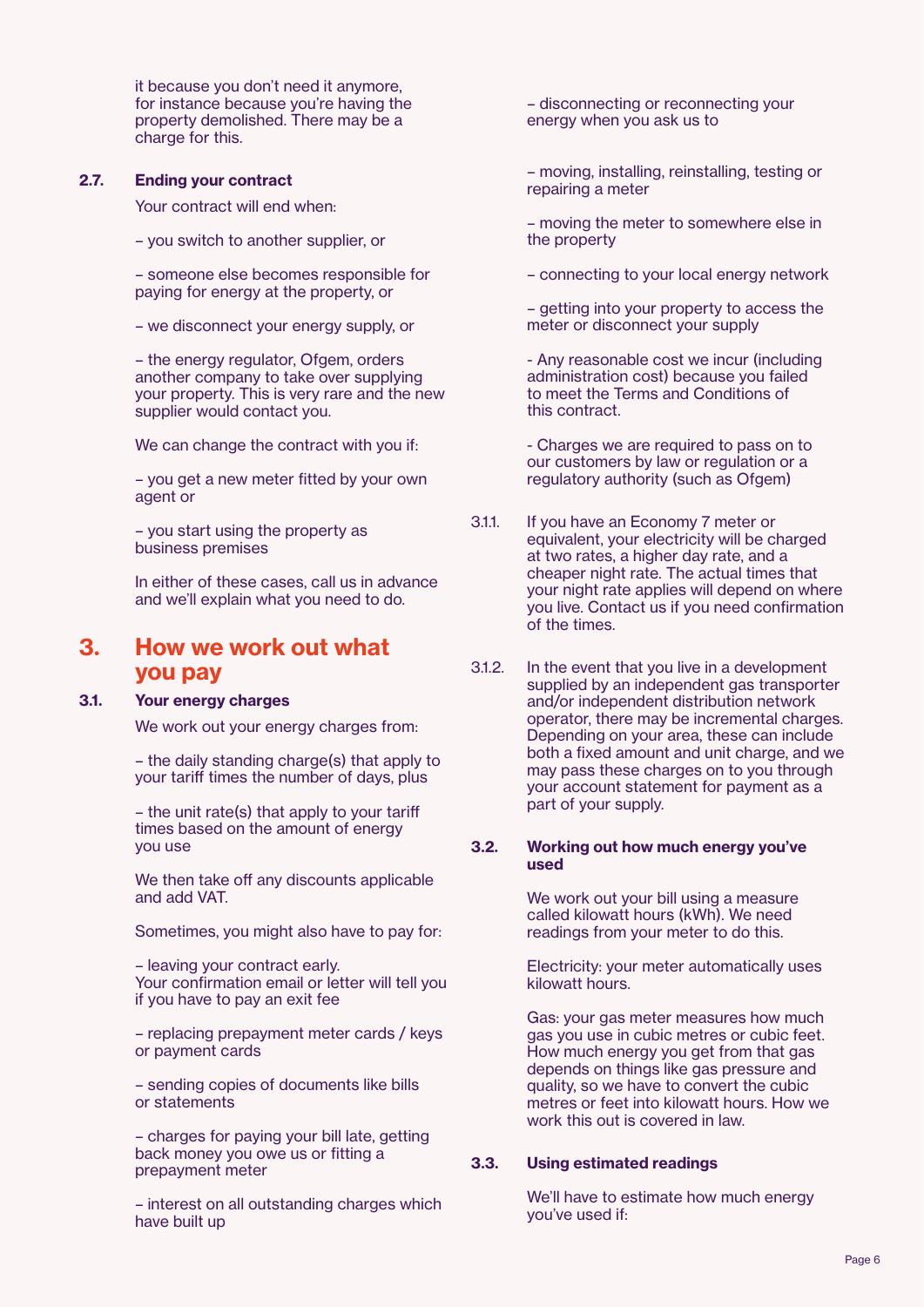– we don't have a recent meter reading when we're due to send you a bill or statement

– the reading we have doesn't seem to be right

– your meter's faulty, or it's been damaged or tampered with

We'll base our estimate on your previous readings. If we haven't got any readings, we'll base it on the average amount of energy someone in a property like yours uses.

If you don't agree with our estimate, you can give us meter readings through your online account or use the contact details in your confirmation letter.

#### **3.4. Discounts**

Your confirmation email or letter will show what discounts you get, if any.

#### **3.5. Revised bills or statements**

We may send you a revised bill or statement if we find out:

– the meter readings we used weren't accurate

– your meter wasn't working properly

– we had the wrong information about your meter

We won't ask for payment for any charges for supply of energy that could reasonably relate to more than 12 months ago, unless you've behaved unreasonably or prevented us from getting any information.

#### **3.6. Green Deal**

Green Deal is a Government scheme that means a property can have energy-saving improvements fitted which are then paid for through the electricity bills for that property.

If your property has a Green Deal, you're responsible for paying the Green Deal charges. We'll collect these through your bills and pay them to your Green Deal provider. If you pay in advance, we'll collect the charges through your meter.

Green Deal charges aren't included in the prices we agree with you when you switch to us or switch to a different tariff. We'll contact you about those charges as soon as we know what they are.

#### **3.7. FiT payments**

We're required to make Feed-in Tariff (FiT) payments under our supply licence. If your property's eligible, we can make FiT payments to you if:

– you've got a FiT installation which is accredited by Ofgem or the Micro Certification Scheme (MCS); and

– you get your electricity from us or from a non-mandatory FiT supplier when you apply for FiT payments

We pay what's set out in the Feed-in Tariffs Order 2012, as amended, and our electricity supply licence.

## **4. Paying us**

#### **4.1. Paying in advance**

4.1.1. You can pay in advance by Direct Debit (DD), cash or through a Smart Meter that is switched to prepayment mode, or a prepayment meter. We may need to change your meter and you may have to switch to another tariff to pay in advance for your energy, which means you may not be able to choose from our full range of tariffs. On Standard Variable Tariff (SVT) the price you pay for a unit of energy can go up or down. We'll tell you before we put the prices up.

> We may ask you to pay in advance if we think you'll have trouble paying your bills.

If we need to change your meter you won't have to pay unless we have to move it to a different position.

If you pay in advance, we can set your meter to get back any money you owe us and what it cost us to get it back.

After we've fitted your prepayment meter, we'll agree with you whether you'll pay any amount you owe from your old way of paying in one go or whether you want to agree a payment plan to pay it off through your prepayment meter. If you pay it off in one go you must pay it within 7 working days.

- 4.1.2. You must top up your meter in advance to be supplied with energy;
- 4.1.3. You may be required to pay any extra charges for any additional services we may provide such as replacement keys, cards etc;
- 4.1.4. If the prepayment meter is adjusted to get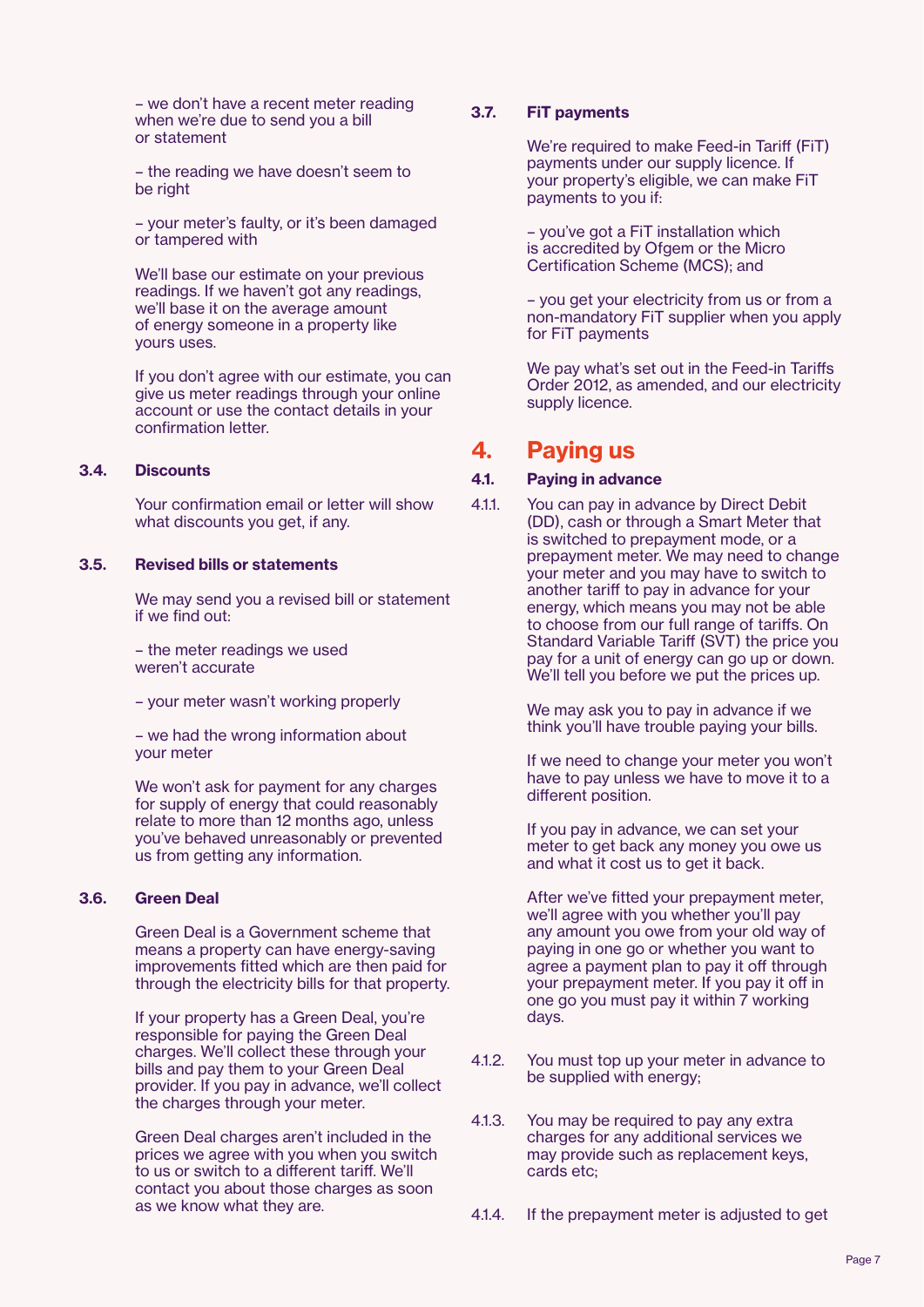back any charges that you owe, not just the costs of energy consumed. We will advise you of the proportion of each top up amount used as payment for these charges.

- 4.1.5. If you have a prepayment meter, you 'll be put on our Standard Variable tariff, which may be more expensive.
- 4.1.6. If you have to agree a re-payment plan with us, E.ON, and we believe that your financial circumstances have improved and/or you fail to keep up with the repayments we have agreed with you (for example you fail to top up your meter with credit) we will review your ability to pay and we may, where appropriate:

- ask you to pay back the total amount you owe us straight away, or

- increase the weekly rate at which you are paying back the debt (we will tell you about this before change it), or

- seek to recover that debt by an alternative means (for example we may agree another payment method with you), or

- take action against you through the courts to get back what you owe us

#### **4.2. Paying other ways**

- 4.2.1. If you don't pay by Direct Debit and don't have a prepayment meter, you'll still be responsible for paying for the supply in full each month a different way, which you agree with us.
- 4.2.2. Payment is due when we bill you and we will give you a reasonable amount of time to pay (usually 7 days unless we agree something different).

#### **4.3. Paying by Direct Debit**

- 4.3.1. We prefer you to pay by fixed monthly Direct Debit. We'll agree a monthly amount with you and we'll contact you to confirm it. We will take the first payment around the time we start supplying your energy. After that you can agree a different payment date with us as long as is it not more than 28 days after your last payment. You can't change your payment date without agreeing it with us. We may change the amount to prevent you from getting into debt.
- 4.3.2. You are responsible for paying for the supply until your Contract with us ends, including any charges or debts that remain outstanding at the end of your Contract which aren't taken on by your new supplier. If you have entered into this Contract

together with other people, each person will be jointly and individually liable for any money owed to us.

- 4.3.3. You should keep your account in credit and we'll track and carry the balance forward to the next month's Statement of Account;
- 4.3.4. We usually set your Direct Debit amount based on the amount of energy we think you'll use over the year divided by twelve unless you pay by variable Direct Debit; which means you pay your bill in full when you receive one, so the amount may go up or down each time;
- 4.3.5. We aim to review your Direct Debit at least twice a year and will suggest we reduce your Direct Debit if we think it's too high based on actual meter readings, or we can increase your Direct Debit if it's too low to help you avoid building up debt:
- 4.3.6. We will notify you at least 5 working days before the Direct Debit is due to come out of your account;
- 4.3.7. Your Direct Debit amount will be shown on your statement, and you should contact us if you think your bill is wrong;
- 4.3.8. If the amount payable is the subject of a bona fide dispute, the undisputed portion should be paid on your usual Direct Debit date. Any disputed amount should be paid via bank transfer within 7 working days of the dispute being resolved. No amounts can be offset or withheld on the monthly Direct Debit unless a credit note has been issued;
- 4.3.9. We reserve the right to refuse to process any transaction we believe to be fraudulent or suspicious.
- 4.3.10. We normally ask for payment one month in advance but based on your credit history, which we get from a credit reference agency, we may need you to pay a security deposit. We won't require you to pay a security deposit if you are on a prepayment Meter or have a Smart Meter installed which we operate in prepayment mode.
- 4.3.11. If you agree to pay your energy charges by Direct Debit but that arrangement fails due to insufficient funds, we will let you know and re-present the automated instruction within 5 working days. If your bank still won't pay us, or if you tell us you don't want to pay by Direct Debit any longer, we'll change the way you pay. We'll give you nine days' notice,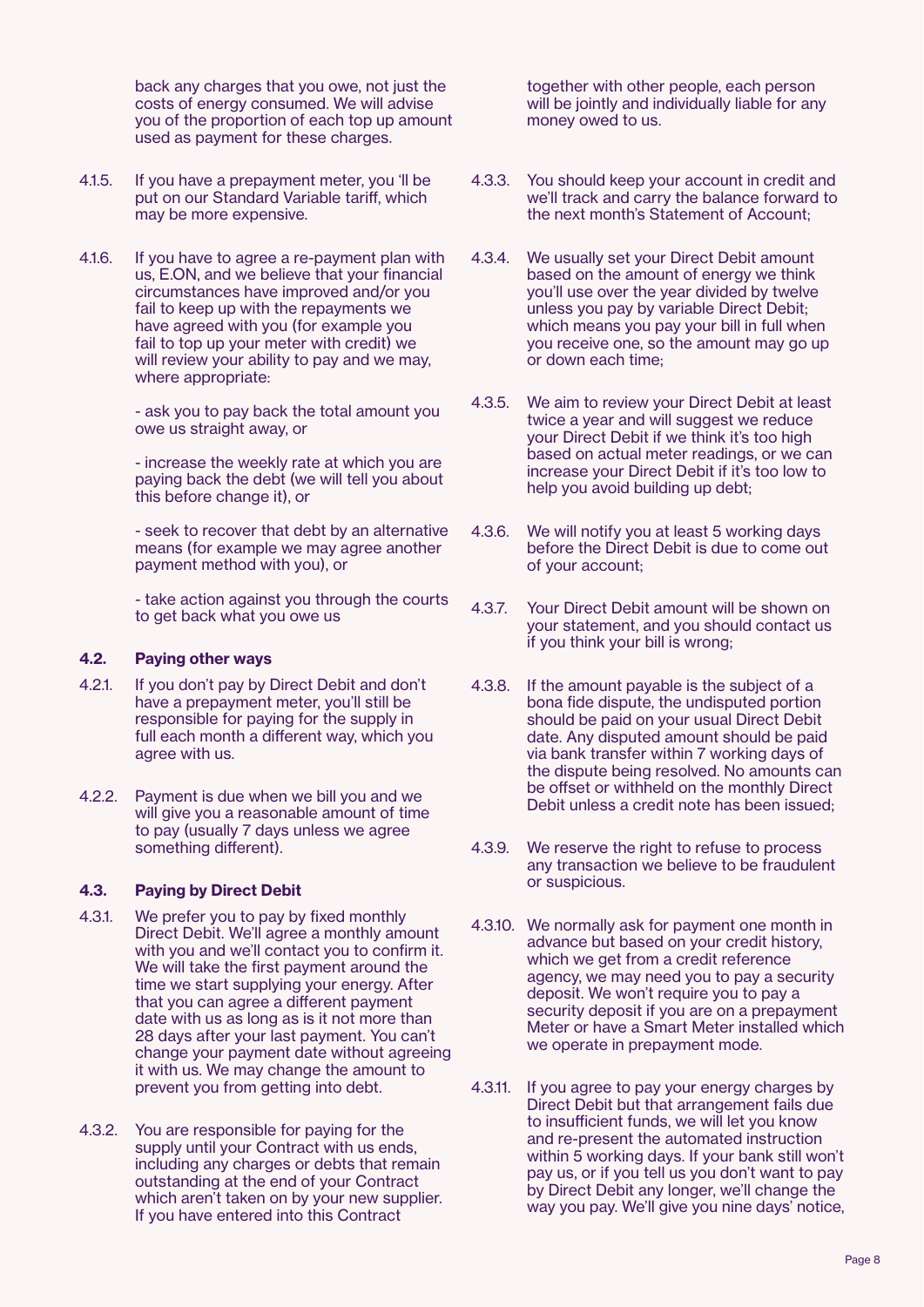then we'll start sending you bills instead of statements. You'll have to pay these within 7 days. We may transfer you to the non-Direct Debit version of your tariff (which may not have the same beneficial rates or charges as applied to the original version of your tariff) and will give you notice of any change to the terms of this agreement. If your tariff does not have a non-Direct Debit version, we may transfer you to the non-Direct Debit version of our standard tariff. In either of these cases your monthly payments may not be enough to pay for your usage and then there may be an outstanding balance due for payment immediately.

4.3.12. We will follow the rules for the Direct Debit Guarantee.

#### **4.4. Other payment terms**

- 4.4.1. During your contract we may review the amount of the security deposit you paid us based on your circumstances.
- 4.4.2. If we have agreed to supply you so long as you pay us a deposit or pay us in advance and you don't do this, we reserve the right to end this contract. If that happens, you'll be supplied under a Deemed Contract unless we agree a different contract with you.
- 4.4.3. If you request a refund of credit on your account, you must have provided us with a meter reading within 14 days of your request, unless you have a Smart Meter that we can collect readings from remotely. If it is a final bill you must also have provided us with a forwarding address.
- 4.4.4. We will not try to recover charges for your Energy that are older than 12 months unless we have already tried to recover these charges, or you have behaved obstructively or unreasonably.
- 4.4.5. If you have an account with us, we will routinely share information about your payment record with credit reference agencies. If we consider that your account is in default (i.e. you have not paid us and are in breach of your contract) we will notify you and if you do not pay us, we will report the unpaid debt to credit reference agencies who will record that as a default on your credit file.

#### **4.5. Changing how you pay**

You can ask us to change the way you pay at any time. Sometimes you may also need to change to a different tariff. If we agree,

we'll confirm the changes to your contract and tell you when they start. Your standing charge may change. We may change how often we send your bills. We'll contact you about this.

If you want to change from paying in advance to another way of paying, you may need to let us check your credit rating.

#### **4.6. What we pay off first**

We'll use what you pay us to pay off your energy charges, then your non-energy charges. We'll pay off the oldest charges first. If you've got more than one account with us, we'll decide which account to make the payment to, unless we've agreed a payment plan for a specific account.

#### **4.7. If you're having trouble paying**

If you're having trouble paying, please see your confirmation letter for how to contact us. We will seek to understand your current circumstances and ability to pay. We may be able to:

- Offer a suitable payment arrangement
- Offer to install a prepayment meter to manage your supply
- Offer, where appropriate, to deduct payments from eligible benefits
- Offer advice on how to use less energy
- Offer to use any credit you hold on another account with us to offset any balance that has accrued

We will continue to offer the services above where, following direction from Ofgem, another company takes over supplying your property.

If following reasonable attempts to make available the services above, we have been unable to agree a resolution, we will commence activity to recover what you owe and may charge you what it costs us to get back the money you owe us in a proportionate way.

#### **4.8. If you don't pay us as we've agreed**

If you don't pay us in the way and at the time we've agreed we may:

- 4.8.1. Offer you a payment plan which suits your circumstances;
- 4.8.2. Need you to pay your account up to date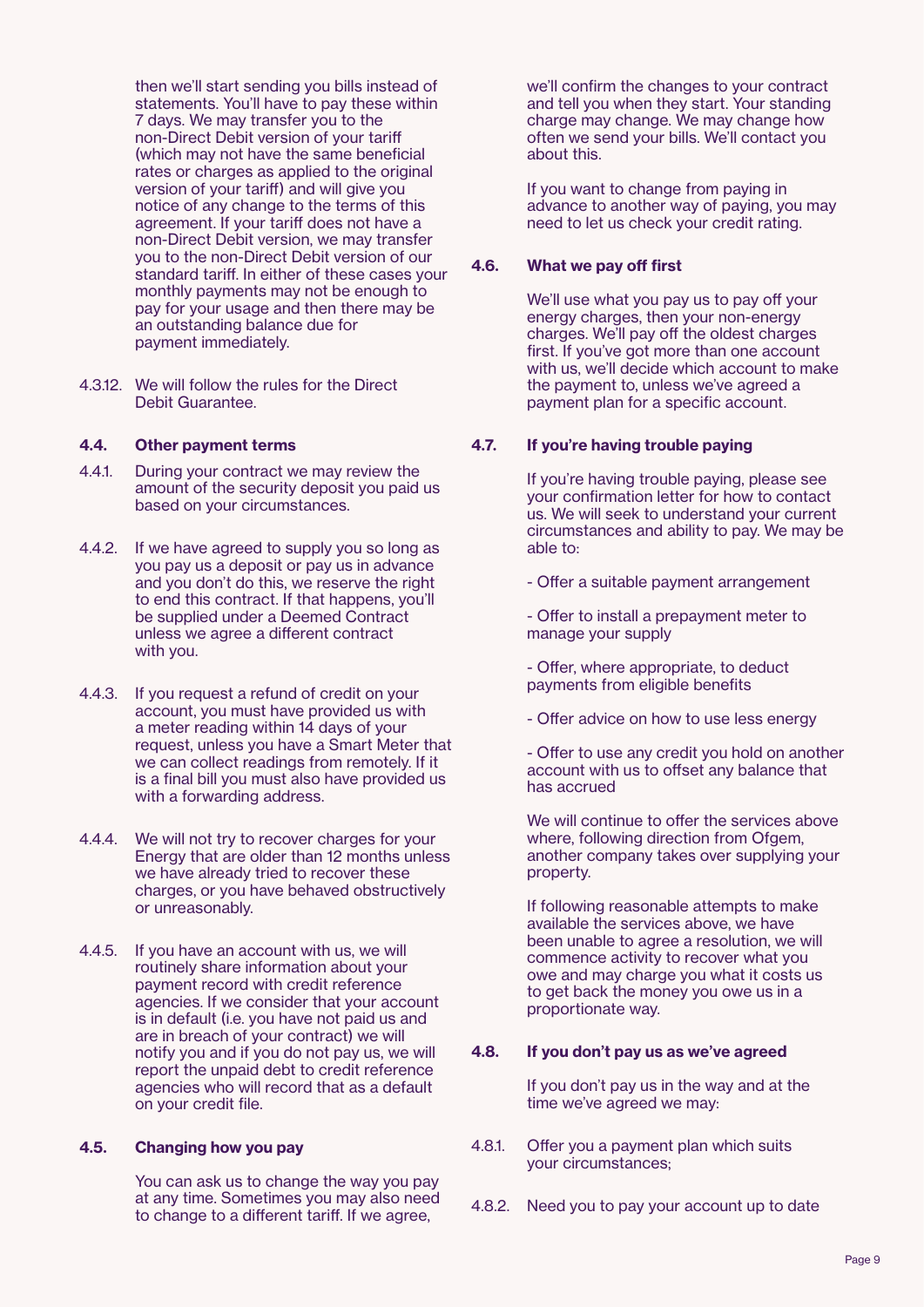and we may change your Direct Debit arrangement so that it takes the full amount of your bill each month plus any debt you owe us rather than just a fixed amount;

- 4.8.3. Change the amount of your fixed Direct Debit or change the prepayment meter payments to get back the money you owe us;
- 4.8.4. Install a prepayment/PAYG meter or switch your existing meter into PAYG mode;
- 4.8.5. Provide information about your non-payment to credit reference agencies, which may affect your ability to get credit in the future;
- 4.8.6. Take legal action;
- 4.8.7. Refer your account to a debt collection agency or sell your debt to another company;
- 4.8.8. We may charge you to get back the costs of collecting payments from you, especially all costs we have to pay to get back the money you owe us, including bank charges due to cancelled or failed payments, the cost of visiting you, including through any debt collection agency, getting a Warrant of Entry from a Magistrates Court to get access to our meter and installing a meter in prepayment mode, cost of finding you if you have moved and not given us a forwarding address;
- 4.8.9. We may also charge interest at the relevant time on all outstanding charges from the date the charges first became overdue until the date you make payment of such charges;
- 4.8.10. If you don't pay your bill in the way and at the time we've agreed or we believe that you are at risk of failing to make the payments that you owe us, we'll work out your ability to pay and we may ask for payment out of any benefits you may be getting.

## **5. Moving home**

#### **Moving out**

- 5.1. If you're not responsible for the property anymore, you need to tell us. Otherwise we'll keep charging you until someone else takes over responsibility for the energy.
- 5.2. Within 14 days of your move, provide us with a final meter reading and your new address

so we can send you a final bill or any credit we owe you. If you've got a smart meter, we can take a reading ourselves. We can also clear your data from the meter and the Smart Energy Display. Make sure you leave the Smart Energy Display behind.

- 5.3. We'll do everything reasonable to send you your final bill or statement within six weeks of you moving out (or of us finding out you've moved). You'll need to pay it within 14 days of us sending it unless we agree something else with you. We'll use your final reading. If you haven't given us one, we'll use the new occupant's reading or, if we don't have that, our own estimated reading.
- 5.4. If you have a credit on any E.ON account when you move, we may use it to pay off a debt on any other account you have with us. This might be for a different fuel or property. We'll pay you anything that's left so make sure we have your new address.
- 5.5. If you move out of a property with Green Deal charges due, you'll have to pay those charges up to the date you move out, on top of anything else you owe.

## **6. If you wish to leave**

#### **Switching supplier**

6.1. If you switch supplier, we'll do everything reasonable to make the switch happen within 21 days of the new supplier telling us.

> If you have a smart meter, it might not work with your new supplier. Talk to us or your new supplier about this.

> We'll do everything reasonable to send you your final bill or statement within six weeks of you switching. You'll need to pay it within 14 days of us sending it unless we agree something else with you.

> We can stop you switching if you owe us money. If you pay in advance you can switch as long as you owe £500 or less for each fuel. Both you and your new supplier would have to agree to move the debt over to them.

If you've been paying in advance through a smart meter we'll change your meter to credit mode (that means paying after you've used energy or 'in arrears', not in advance). We'll clear the settings on your meter and Smart Energy Display at about midnight on the day your switch happens.

Your new supplier will start collecting any Green Deal charges you owe on your new property.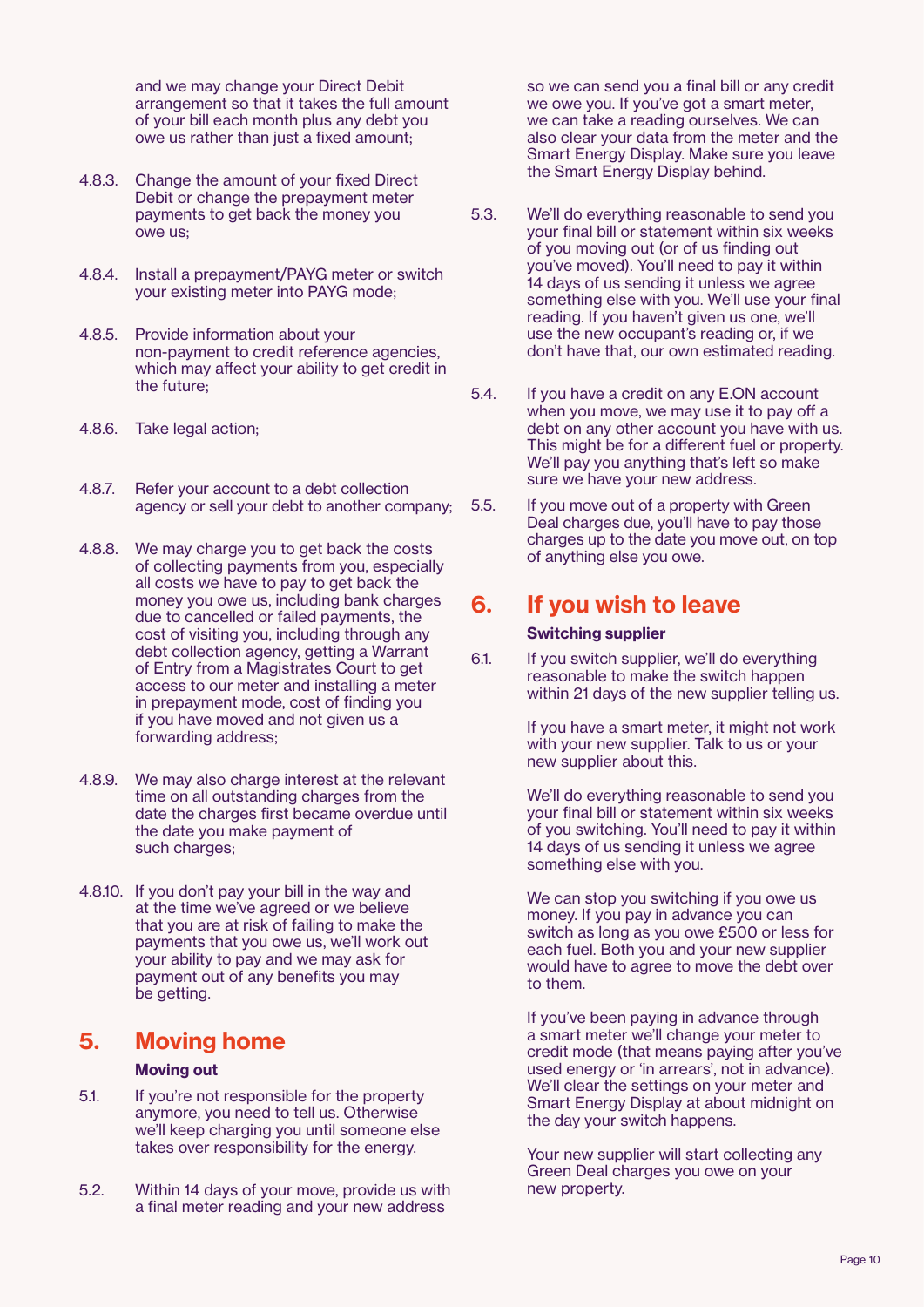If you have a credit on any E.ON account when you've switched, we may use it to pay off a debt on any other account you have with us (for example for a different fuel or property). Any remaining credit will be paid to you as long as you gave us an up to date meter reading.

- 6.1.1. If you do choose to switch supplier all outstanding amounts will need to be paid.
- 6.1.2. We may end this Contract immediately if:
	- You are in material breach of the Contract;

- You did not pay us what you owe us when we asked; and

- You no longer own or occupy the Premises; and

- We no longer have the relevant licences to supply your Energy.

- Ofgem gives a "Last Resort Supply Direction" to another supplier in respect of the Energy in relation to the Premises.

## **7. About the energy we supply you**

#### **7.1. Renewable electricity**

All of the electricity we supply to you will be backed by renewable certificates, as evidence that we've generated or purchased electricity from renewable sources such as wind, solar and biomass. However, if for any reason, and at any time, we're unable to obtain sufficient renewable certificates to match your supply, we may have to start to supply all or part of your electricity from a non-renewable source.

#### **7.2. Standards of service**

Energy is delivered to your meter by your local network operator. You can call them on 105. You'll find details about them on your bill or statement. Things can happen that can't be controlled by them or by us. For instance, your electricity or gas might be of lower quality than usual.

#### **7.3. Electricity National Terms of Connection**

We're acting on behalf of your electricity network operator to make an agreement with you. The agreement is that you and your electricity network operator both accept the National Terms of Connection (NTC) and agree to keep to its conditions. This'll happen from the time that you enter into this contract and it affects your legal rights. The NTC is a legal agreement. It sets out rights and duties in relation to the connection at which your network operator delivers electricity to, or accepts electricity from, your property.

If you want to know who your network operator is, or want a copy of the NTC or have any questions about it, please write to: Energy Networks Association, 1st Floor, 4 More London Riverside, London, SE1 2AU, phone: 0207 706 5137 or see connectionterms.org.uk.

#### **7.4. Emergencies**

If anyone living in your property has a serious medical condition or a disability, let us know. Where appropriate, we'll tell your network operator, so they can try to make sure you can still use essential equipment if there's a loss of supply. In a gas emergency, we or your network operator might ask you to turn down gas appliances or stop using gas altogether. You'll need to follow any instructions we give you.

Sometimes your gas might be turned off because there's not enough available in the network. This is called a gas deficit emergency. It's rare, but if it happens you might qualify for compensation. It'd be worked out in line with a document called the Uniform Network Code. We'll add the payment to your account as soon as the people who run the gas transmission grid tell us we should.

#### **7.5. Meter faults and problems**

If you think your meter is faulty, contact us using the contact details on our website so we can test it. You pay for the test, but if the meter does turn out to be faulty, we'll refund you. Until we've fixed the fault, we'll estimate how much energy you've used.

#### **7.6. Getting access to your meter**

You must let us, anyone we authorise, or your network operators, have access to your meter at any time. This'll be in normal working hours unless it's an emergency or we've agreed a time with you. We'll also take as much care as we can while we're in your property.

We need to inspect your meter regularly to check it's safe and working properly.

If you don't let us have access to your meter, we can charge you our costs. That could include the cost of a warrant.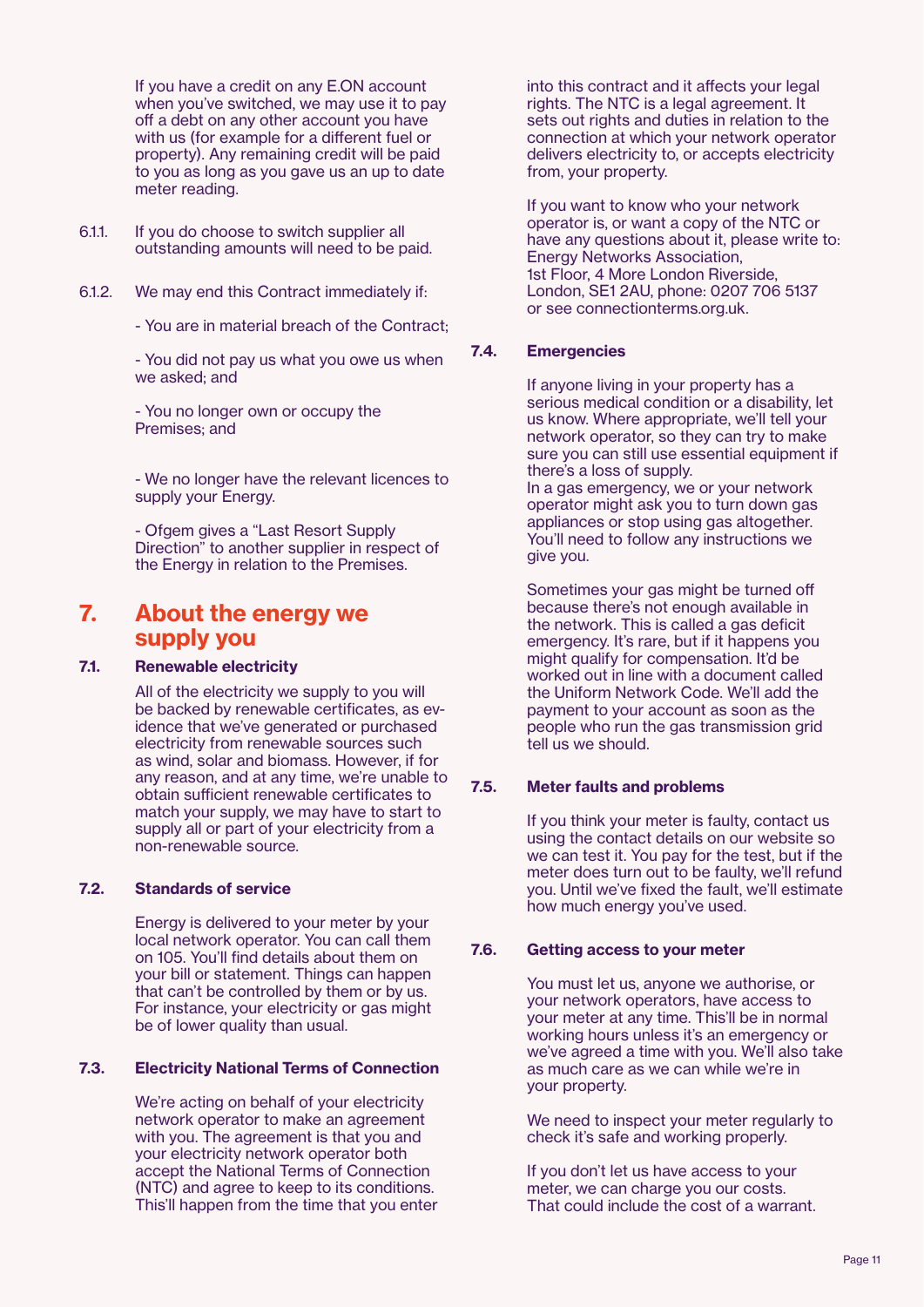- please see the site for more information.

## **8. If you are not happy with our service**

#### **Complaints**

- 8.1. If you haven't received the service you'd expect, you can contact us and we'll follow the complaints policy on our website.
- 8.2. If you need independent advice at any time you can contact Citizens Advice by phone on 0808 223 1133 or visit their website at www.citizensadvice.org.uk/energy/. Their service is free, independent and confidential.
- 8.3. When you send a formal complaint, we will do everything in our power to resolve the issue.
- 8.4. If we can't agree on a solution with you, we'll write to you to explain our position and our best offer. This is known as a deadlock letter.
- 8.5. If you don't want to accept the suggestion in the deadlock letter, or if the issue has dragged on for more than eight weeks, then you can refer the issue to the Energy Ombudsman.

They offer a free and impartial service that sorts out disputes between energy companies and customers.

You can get in touch with the Ombudsman by:

- phone on 0330 440 1624
- email at enquiry@ombudsman-services.org

What they decide is legally binding for us, but not for you.

- 8.6. We'll put details of any changes to our complaints process on our bills, statements, and website.
- 8.7. If you bought your energy online, you could use the Online Dispute Resolution (ODR) Platform at http://ec.europa.eu/ consumers/odr/ to try to settle the dispute by completing the online form. Please do not do this until you have followed our internal complaints process as set out above. As part of the ODR process we need to agree with you which dispute resolution body needs to hear your complaint. If we cannot agree then your complaint will not be processed further

## **9. Other responsibilities**

### **9.1. Our responsibilities**

We're not liable for:

– any harm to you, which we couldn't have expected when we agreed your contract

– any damage you suffer that's outside our control, whatever caused it

If the network operator causes you loss or damage, we'll only be responsible for what we're entitled to get back from them on your behalf.

The maximum we or the network operator can pay in any one year (January to December) for any incident, or related series of incidents, is £1,000,000. That limit doesn't apply if someone's died or been injured, or if the law doesn't limit liability.

### **9.2. Your responsibilities**

You're responsible for all energy you use at the property, paying bills in line with this contract and taking care of the meter. If more than one person's responsible for using electricity and gas at the domestic property, you'll all be responsible – as individuals or together – for paying your bills.

You are responsible for paying for the supply until your Contract with us ends. including any charges or debts that remain outstanding at the end of your Contract which aren't taken on by your new supplier. If you have entered into this Contract together with other people, each person will be jointly and severally liable for any money owed to us. You will all become each others' financial associates which will be recorded on your credit report and may affect your credit score in the future.

You must take care of the meters at the property, including making sure they're protected from the weather. You're responsible for making sure there's a meter box or cover for the meter or replacing them.

You must let us know straight away if you think your meter's damaged or if you think it's been tampered with. If the damage is your fault or caused by your negligence, we'll charge you for repairing or replacing the meter. We can prosecute anyone responsible for damaging or tampering with metering equipment.

It's illegal and dangerous to interfere with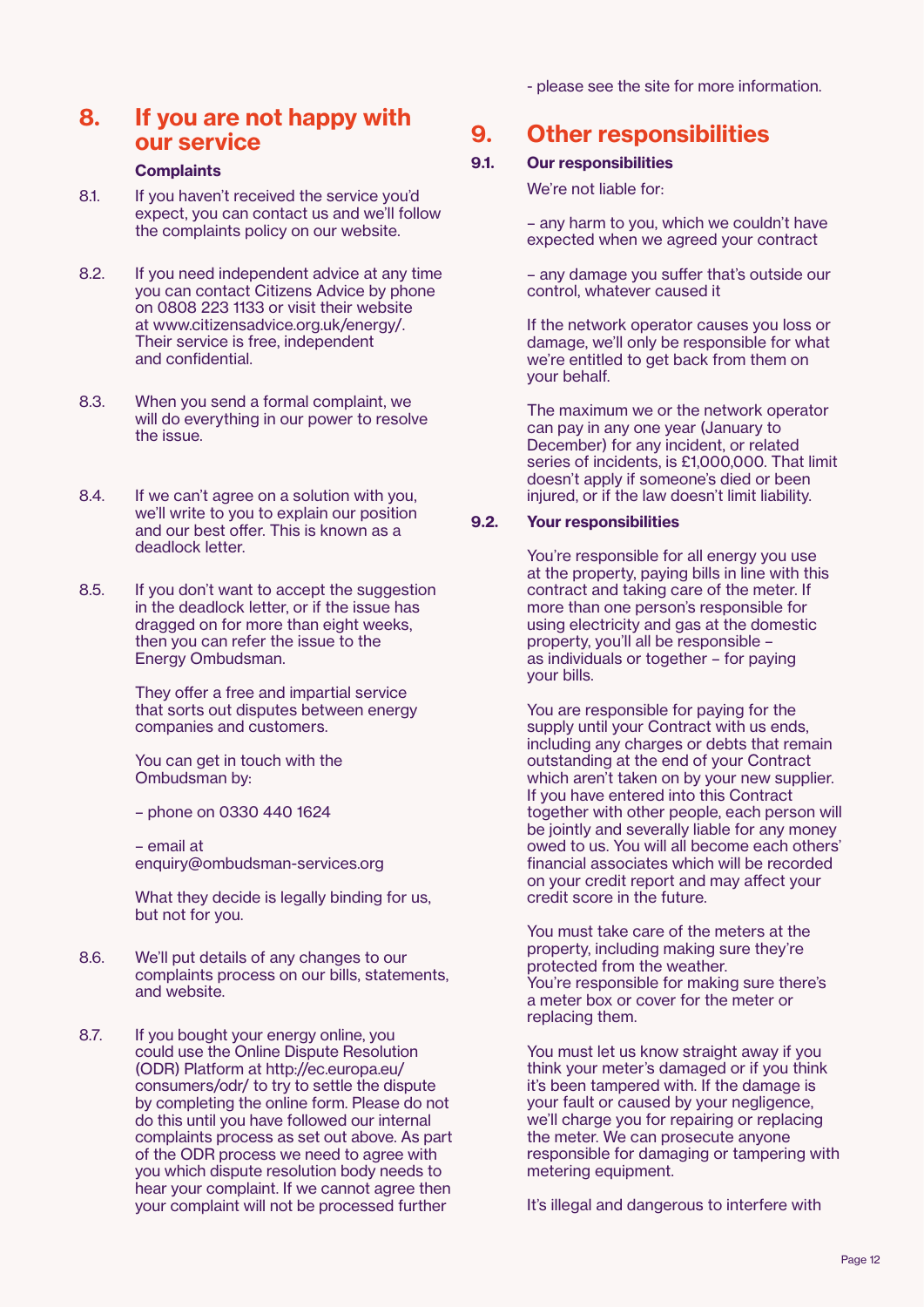our equipment, or the network operator's, for example to steal energy, or try to.

If you've got a smart meter, you must not let anything stop it communicating with us.

# **10. Personal data**

## **10.1. Processing your data**

For the purpose of supplying you with energy under this contract E.ON will be the 'data controller'. This means E.ON UK plc, and the companies owned by E.ON UK plc who provide energy and related products and services. For further information on how we'll process your personal data please see our privacy notice (eonenergy.com/privacy) which we'll amend from time to time.

### **10.2. Your rights**

You've a number of rights which relate to the access to and control of your data. These are also set out in our privacy notice.

## **11. Terms for fixed term tariffs**

### **11.1. About these tariffs**

- 11.1.1. Some tariffs are only available if you pay by Direct Debit and manage your account online. This will be confirmed when you agree your contract and also confirmed in your welcome letter.
- 11.1.2. You agree to the installation of a Smart Meter, where eligible. You still qualify for this tariff if you already have a smart meter installed or it's not currently possible to install a smart meter at your property.
- 11.1.3. If your tariff has an end date, we might charge you a fee, known as an exit fee, if you switch more than six weeks before that date. Your welcome letter will tell you about this.

#### **11.2. About your prices**

Your prices are shown in your confirmation letter. These prices and your terms and conditions will stay the same until the end date shown in your confirmation letter, unless:

– you stop paying by Direct Debit, or a Direct Debit payment fails

– you do not provide us with your meter reading – you owe us money and we switch you to paying in advance

– a law or regulation means we need to make a change (like VAT changes)

– we had to end the contract due to your not adhering to what we agreed – the Government or our regulator (Ofgem) tells us to change our prices

You can arrange to switch to another of our tariffs or to another supplier at any time without giving notice, but if you switch supplier before we send you your renewal notice we may charge you an exit fee. See your confirmation letter for details.

- 11.2.1. If you change your payment method then your standing charge and unit rate may increase and you may lose any discounts associated with the tariff.
- 11.2.2. If you don't pay for your energy as agreed you may be moved onto our Standard Variable tariff, this may mean your prices increase.

### **11.3. What happens at the end date**

At the end date, if you haven't switched supplier or agreed a new tariff with us, unless you choose to move onto a new Fixed Rate Tariff, Variable Rate Tariff or Time of Use Tariff, subject to availability and at our discretion, we will automatically transfer you to either:The cheapest Variable Rate Tariff; or

- 11.3.1. The cheapest Variable Rate Tariff; or
- 11.3.2. A Relevant Fixed Term Default tariff that is cheaper than (or as cheap as) our cheapest Variable Rate Tariff with no exit fees, in each case calculated based on our estimate of your annual energy usage and as appropriate for your payment method, meter type and other relevant account arrangements.
- 11.3.3. If you move onto a new Fixed Rate Tariff when your previous Fixed Rate Tariff ends, we'll start a new contract based on the new Fixed Rate Tariff on the date the old one ends.

Prices on our standard variable tariffs can change at any time but will never be more than the cap set by Ofgem. We'll contact you about six weeks before your end date with all the details about the tariff we'll switch you to.

11.3.4. If you switch supplier or switch to another tariff our price protection rules may apply, this means you can switch to another of our tariffs up to 20 working days after the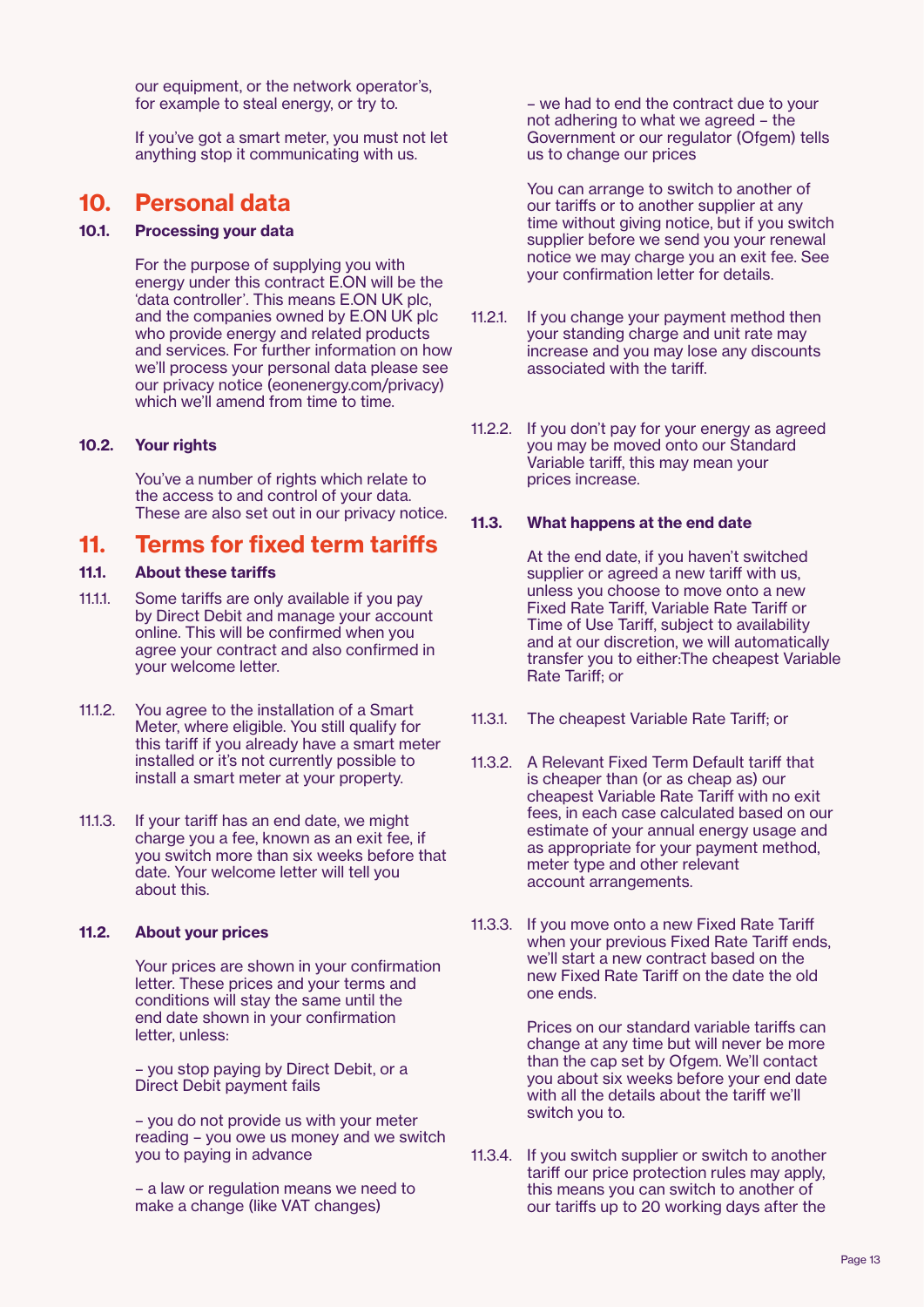changes are due to start and we'll keep you on your old prices and terms and conditions until your switch is complete.

If you decide to switch to another supplier, they'll let us know. If they tell us no more than 20 working days after the changes are due to start and your switch is then completed within six weeks, we'll keep you on your old prices and terms and conditions until your switch is complete.

However, if you owe us money we may stop you from switching supplier – we'll let you know. If you pay the money you owe us no more than 30 working days after we've let you know about it, you'll be able to carry on with your switch. We'll keep you on your old prices and terms and conditions providing your switch is completed within six weeks.

## **12. Terms for our Standard Variable Tariff**

### **12.1. About this tariff**

Your prices are in your confirmation letter. We can change the prices, or these terms and conditions, at any time. Prices on our standard variable tariffs will never be more than the cap set by Ofgem.

Our Standard Variable Tariff doesn't have an end date. You'll stay on this tariff unless you switch to another of our tariffs, or switch to another supplier. You don't need to give us any notice, and we won't charge you an exit fee to leave.

#### **12.2. Putting up our prices or changing these terms in a way that makes you worse off**

If we increase our tariff prices or change our terms and conditions in a way that's less favourable to you, we'll contact you before the changes takes effect. If you don't want to accept the changes, you can switch to another of our tariffs or another supplier and our price protection rules may apply.

You can switch to another of our tariffs up to 20 working days after the changes are due to start and we'll keep you on your old prices and terms and conditions until your switch is complete.

If you decide to switch to another supplier, they'll let us know. If they tell us no more than 20 working days after the changes are due to start and your switch is then completed within six weeks, we'll keep you on your old prices and terms and conditions until your switch is complete.

However, if you owe us money we may stop you from switching supplier – we'll let you know. If you pay the money you owe us no more than 30 working days after we've let you know about it, you'll be able to carry on with your switch. We'll keep you on your old prices and terms and conditions providing your switch is completed within six weeks.